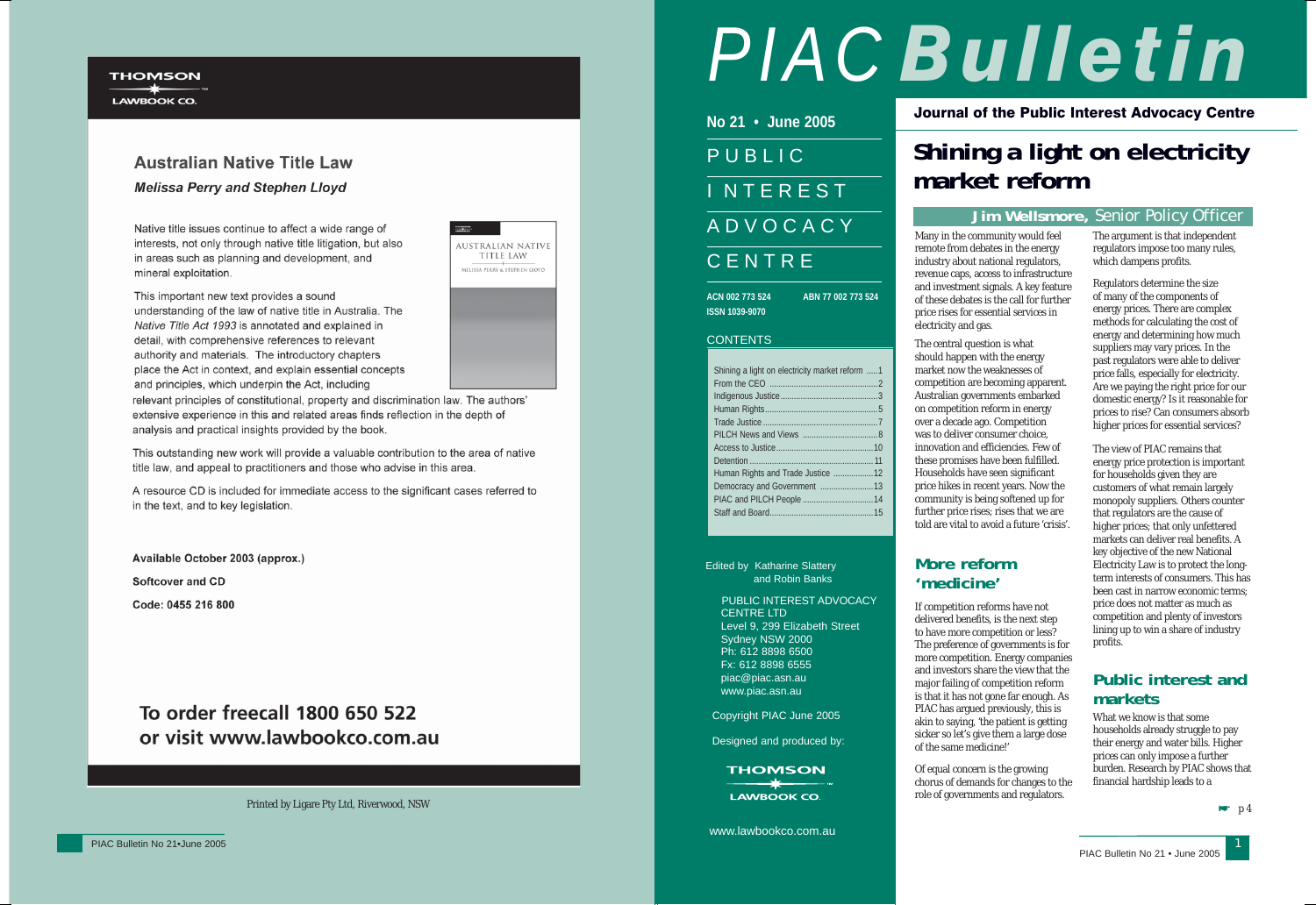# **From the CEO**

PIAC has always had an interest in ensuring that governments are appropriately accountable to their electors and that the community has effective ways of participating in civil society. Since 11 September 2001, democracies across the globe, including Australia, have experienced a significant reduction in the protection afforded to civil and political rights. There has been an almost continuous flow of legislation tabled in the Federal Parliament in Australia that has removed important legal system protections that properly form the basis of the relationship between the government and those for whom it governs. There have been moves to close court proceedings to public scrutiny, to allow detention and questioning without suspicion of criminal activity, to permit indefinite detention of non-citizens, and to permit the government to remove a person's passport without that decision being subject to independent, judicial scrutiny.

While there has been vocal resistance

to those changes, in the main the legislation has had an easy passage. Critics are accused of being ideologues and soft on terrorism. It has even been suggested that human rights, upon which much of the resistance is based, are the product of a safe and comfortable history and that, inevitably, we must all accept a whittling down of human rights in the name of 'community rights'. Yet it is precisely because of abuse of power by Nation States against their own citizens that we have such a clear and internationally agreed articulation of human rights. There is nothing soft about expecting governments to uphold and comply with the rule of law.

PIAC is one of the critics of these attacks on fundamental rights and the rule of law. It believes that Australian democracy is at risk of being seriously undermined. It is concerned about the quickening shift towards notions that some people are less deserving of legal protections than others, and the consequent removal of rights from those labelled different or unco-operative.

Australia is about to have a federal Government with a Senate majority for the first time in 30 years. So, at the same time as government has increasing power, there have been reductions in independent accountability mechanisms provided by the legal system.

The Prime Minister has promised not to abuse the privilege that the Senate majority affords his government. We must all find ways to ensure that this promise is kept and that the Government does not use its power to further undermine fundamental rights and freedoms. We must ensure that the machinery of government, the bureaucracy, has a culture that is consistent with democratic values. Democracies depend on their members to speak out when they see injustice and take action when they see the very principles of accountable and representative government being undermined.

#### **PIAC Staff**



 Front Row: (left-right) Jim Wellsmore, Hugh O'Neill, Sarah Winter, Emma Golledge, Simon Moran Middle Row: Pat Ranald, Charmaine Smith, Alexis Goodstone, Jemma Bailey, Robin Banks, Sandra Stevenson, Katharine Slattery, Melissa Pinzuti Back Row: Carolyn Grenville, Fabiola Rofael, Ellena Galtos, Anne Mainsbridge, Jane King, Jane Stratton, Elissa Freeman Absent: Madeleine Bennison, Marion Grammer, Sarah Mitchell, Jason Mumballa

# **Indigenous Justice**

### **Introducing PIAC's new Indigenous Solicitor: Charmaine Smith**



**Charmaine Smith has recently joined PIAC as its Indigenous Solicitor, replacing Shahzad Rind. Charmaine will continue the work of PIAC's Indigenous Justice Project. We've asked Charmaine to introduce herself to Bulletin readers.**

I joined PIAC in March 2005. I am a descendant of the Kaurna people in South Australia, and studied law at Adelaide University. With my studies successfully over, I worked as a solicitor with two plaintiff law firms in Adelaide.

I also worked with the South Australian Equal Opportunity Commission, as a volunteer at Aboriginal Legal Rights Central Australian Aboriginal Legal Aid

Movement in Adelaide and at the Service in Alice Springs.

In my role at PIAC, I will initially be focussing on policing issues. This will include advocacy work for clients with complaints against the NSW Police and examining the cultural awareness education and training the police receive. As a first point of contact between Indigenous people and the justice system, the police service plays a pivotal role in Indigenous justice issues. Many police officers enter the force having had little or no contact with Aboriginal people and are uninformed and unprepared to deal with the particular social and cultural aspects of policing in Indigenous communities. This can contribute to a culture of systemic racism within the police service. Consequently, while Aboriginal people are strongly encouraged to

join the police force, the numbers of Aboriginal police officers remain below the Government target of 2% and statistics demonstrate a relatively low retention rate.

I'm looking forward to meeting other Aboriginal people working at community organisations in New South Wales to gain an insight into other legal issues affecting local communities and those communities in rural areas.

My priority is to provide an accessible and culturally appropriate legal service for my clients and to meet with them in a comfortable environment, which often involves meeting with clients in their homes. I hope to continue to strengthen the links that PIAC has already established with Indigenous organisations in NSW.

*PIAC thanks Allens Arthur Robinson for its continued funding and support for PIAC's Indigenous Justice Project.*

#### **Carolyn Grenville,** Training Co-ordinator

# **Our Strong Women - Speaking Up, Speaking Out**

PIAC is once again partnering with the National Network of Indigenous Women's Legal Services Inc (NNIWLS) on a leadership and advocacy training project called *Our Strong Women – Speaking Up, Speaking Out*.

From August 2002 to June 2003, two hundred Indigenous women associated with Indigenous women's legal services across Australia completed a twoday advocacy and leadership training program. The training was run by NNIWLS and presented by PIAC, based on PIAC's accredited training program *Work the System – an introduction to advocacy*. Most of the funding was provided by the Office of the Status of Women.

In 2005, the Office for Women has again provided funding to NNIWLS to produce a version of the *Work the System* training kit that is tailored to the needs of Indigenous women. In March, PIAC's Training Co-ordinator, Carolyn Grenville, worked with a group of women from NNIWLS to design a customised two-day training program for Indigenous women. We came away from the writing days with many creative ideas for training to empower and equip Indigenous women to speak out on behalf of their communities.

These ideas have been developed into a training kit, consisting of a workbook for training participants, a training presenter's guide and overhead

transparencies. We are taking the kit on the road in the coming months to train Indigenous women at five regional workshops around Australia: Moree, Townsville, Darwin, Broome and Port Augusta.

The training includes a game that teaches about the branches of government. The women will also trace the impact of government on Indigenous people and the history of Indigenous advocacy through a timeline. There will be a chance to work on local community issues as part of the training.

In the future the project will train members of NNIWLS to run the advocacy and leadership training in their own communities.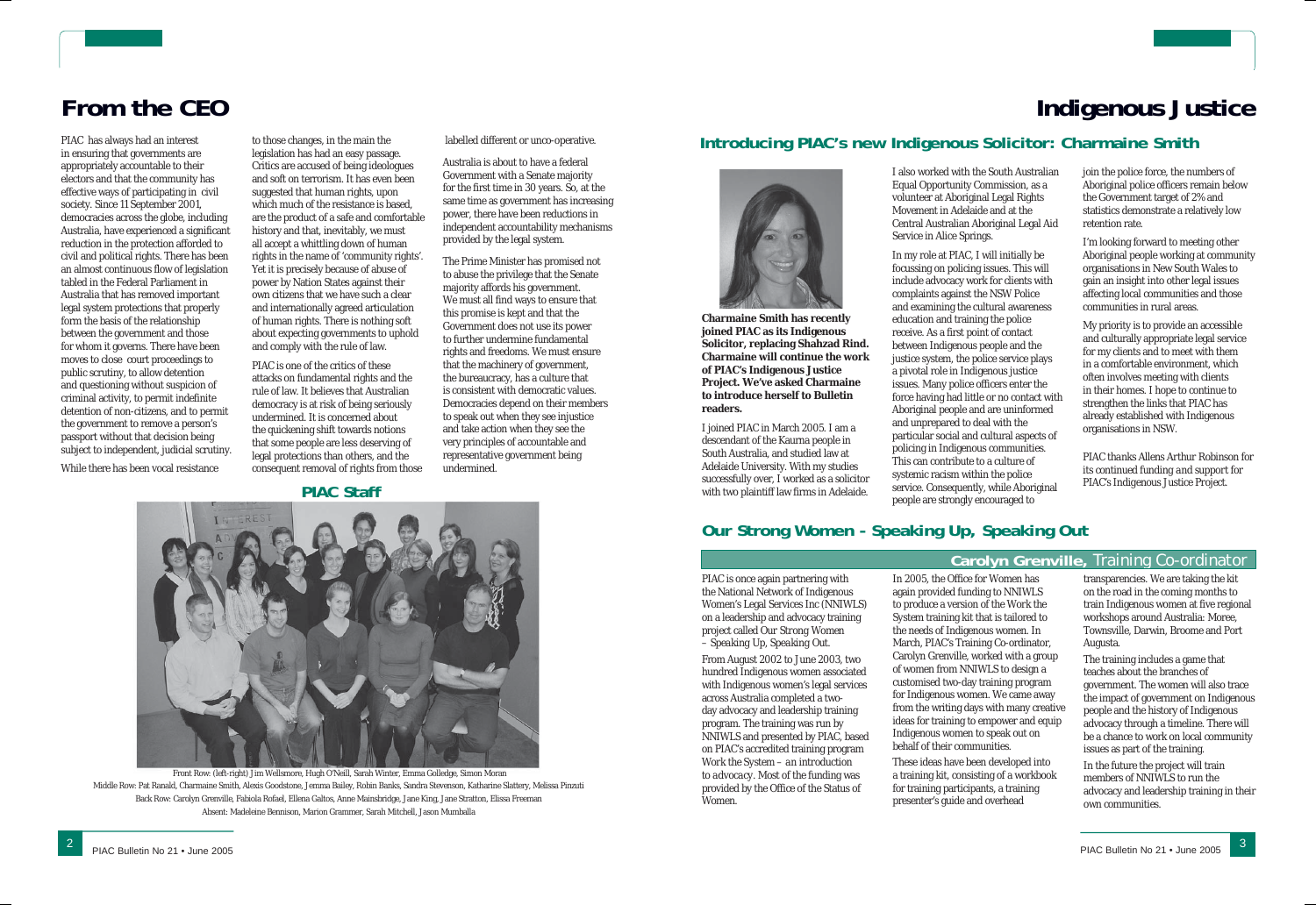#### **continued from page 1**

high rate of disconnections for lowincome households, those with large families, Indigenous families and people with ongoing health issues. The withdrawal of essential services from these people presents a major challenge for the energy industry.

The strict economic view is that governments need to provide a solution; taxes should fund relief schemes for poor and disadvantaged consumers. The dilemma is where to draw the line between good social policy and the proper functioning of markets. The NSW Government, for example, has been criticised by other state governments and the private sector for capping the electricity prices paid by residential and small business customers. By contrast the Victorian Government limits price rises for rural consumers by spending tens of millions each year on subsidies to private electricity providers.

The PIAC research suggests that the industry needs to replace its emphasis on credit management and cost recovery with a more determined effort to assist the minority of customers dealing with hardship.

Competition reform is supposed to deliver greater efficiency and more effective markets. Keeping suppliers profitable means keeping the lights on. Yet, public ownership and government investment achieved the same goals without higher prices and more disconnections.

Can markets and competitive behaviour be relied on to serve the public interest?

#### **Prices and regulation**

One cause of higher electricity prices is extra spending on infrastructure: poles and wires. Some of this can be justified by population growth and the need to replace old assets. Yet the regulatory

rules favour traditional expensive infrastructure over energy conservation and demand management. These rules result in price increases, but were introduced by Australian governments to promote competition and privatisation.

NSW is facing pressure to provide extra electricity generation by building new power stations. The Government's preference is for private sector investment. This is the highest cost option for consumers; not only because private capital tends to be more expensive, but also because private investors generally seek incentives and assurances about profitability.

What has benefited consumers, particularly in NSW, is regulation of prices. The Independent Pricing and Regulatory Tribunal (IPART) is a statutory body with an obligation to consider the social impact of its decisions on prices. Prior to full competition in the NSW market, prices for electricity were falling. Competition is not to blame for all the price increases of recent years; yet the fact that consumers are facing still more price rises has not deterred the industry or the NSW Government from arguing that the role of the Tribunal should be reduced.

Debate is on in earnest about the merits of so-called 'light handed' regulation. Large infrastructure companies are campaigning openly for regulators to have fewer powers. Their argument is that the market should be freed to allow consumer prices to increase in order to provide incentives for private investment in energy and other sectors. The Productivity Commission agrees. Its recent report on competition reform suggested that regulators (rather than being independent arbiters between owners and customers) should favour private investors with higher prices.

By contrast, PIAC points out that these same regulators have been approving billions of dollars of extra revenue for energy suppliers, including to fund new investment. It is difficult to know how much more light handed regulation might be or how much greater favour for these companies is warranted.

> PIAC's recent submissions in this area can be found on the website at www.piac.asn.au/publications. For information about this work, contact Jane Stratton on 02 9299 7833 or by e-mail to jstratton@piac.asn.au.

## **Higher energy prices to come**

The NSW Government, still committed to competition in electricity, has signalled its intent to remove the pricecapping powers of IPART and leave price protection to the vagaries of the market. Yet, energy retailers continue to assert that the same market can deliver stronger competition only when prices are much higher than at present.

These debates are particularly critical now because Australian governments have initiated major reforms to the regulation of electricity and gas industries. A new national regulator has been established and a new market objective—long-term consumer benefit has been introduced. New rules will be created to deal with the complex tasks of setting prices for the various links in the supply chain. Some consumer protection rules could be standardised.

The strongest stakeholders in this process—governments, industry and regulators—all share broad agreement on a need for a freer market and higher consumer prices. PIAC and other community advocates assert that the real test for reform is not how much competition is created but how well the energy market caters for the needs of the smallest and weakest consumers: low-income households. After all, for these households a strongly competitive market based on higher prices will mean that the lights continue to be turned out.

For more information, contact Jane Stratton on 02 9299 7833 or by e-mail to jstratton@piac.asn.au or go to www.piac.asn.au/ publications/hrkit.html

# **Human Rights**

#### **Jane Stratton,** Policy Officer

#### **PIAC's view of 'a new security landscape'**

PIAC continues to make submissions to NSW and Federal Parliamentary inquiries to insist that any legislative or policy measures in response to perceived terrorist threats do not compromise Australia's democracy, human rights obligations or the limits properly imposed on the exercise of government power by the rule of law, including the separation of powers.

PIAC is concerned to challenge the increasingly accepted wisdom that Australia is now in a 'new security landscape'. Certainly the Federal Government, in pursuing its suite of national security legislation, has relied on the logic that the world is a different place after 11 September 2001. This logic has been used to justify the conferral on ASIO of powers to detain people without trial, charge or suspicion of criminal activity, the closure of public courts where 'national security information' might be prejudiced, and the creation of broad and amorphous terrorist offences in the *Criminal Code 1995* (Cth).

PIAC firmly resists the prevailing logic that any such 'fundamental shift' has occurred or that we are living in a 'new security environment'. This is not to say that there is no terrorist threat, but that this threat does not mark a brave new world that would justify the laws that the Federal Government has pursued.

PIAC endorses the views of the Honourable Justice Michael Kirby and Simon Bronitt, both of whom caution, in different ways, against vitiating fundamental principles of the rule of

law, human rights and criminal justice on the basis of a 'new' putative threat of 'transnational terrorism'. They each seek to challenge the predominant rhetoric that, as Simon Bronitt puts its, 'we live in extraordinary times that demand ... extraordinary laws'. It is easy to say that 'these are new and dangerous times', but the Australian response to terrorism ought not to be led by fear. Australia should not depart from its human rights obligations nor centuries-old principles of the rule of law enshrined in our common law system.

## **Protecting Human Rights in Australia: a community education project**

PIAC's *Protecting Human Rights in Australia* project continues apace.

The project has been running since June 2004 and involves three strategies: a community education kit; a nationwide train-the-trainer campaign; and finally, an advocacy campaign for comprehensive protection of human rights at local and state/territory and the federal level.

PIAC has distributed over 3,500 copies of the community education kit nationwide since the launch of the kit in June 2004. We were excited to learn in March 2005 that PIAC's application for

funding to the Law & Justice Foundation of NSW for translation of the kit into Arabic, Chinese and Vietnamese was successful. We hope to have the kit translated and distributed by August this year. The translated materials will be available in electronic format, with a limited print run of the translated kits distributed to key community groups.

PIAC aims to have conducted at least one train-the-trainer workshop in each state and territory by the end of 2005. Workshops have been conducted in Perth, Adelaide, Melbourne and Sydney. At the time of going to press, we are looking forward to the next workshop in Canberra in early June. PIAC hopes to deliver workshops in Queensland, Tasmania and the Northern Territory by the year's end.

Finally, PIAC is beginning to plan an advocacy campaign targetting local governments and supporting state and territory initiatives for comprehensive protection of human rights. PIAC believes that by engaging government and communities at a local level, we will begin to create a more sustainable culture of rights and an understanding of the value of human rights that will then lend support to the protection of human rights at a state, territory and federal level.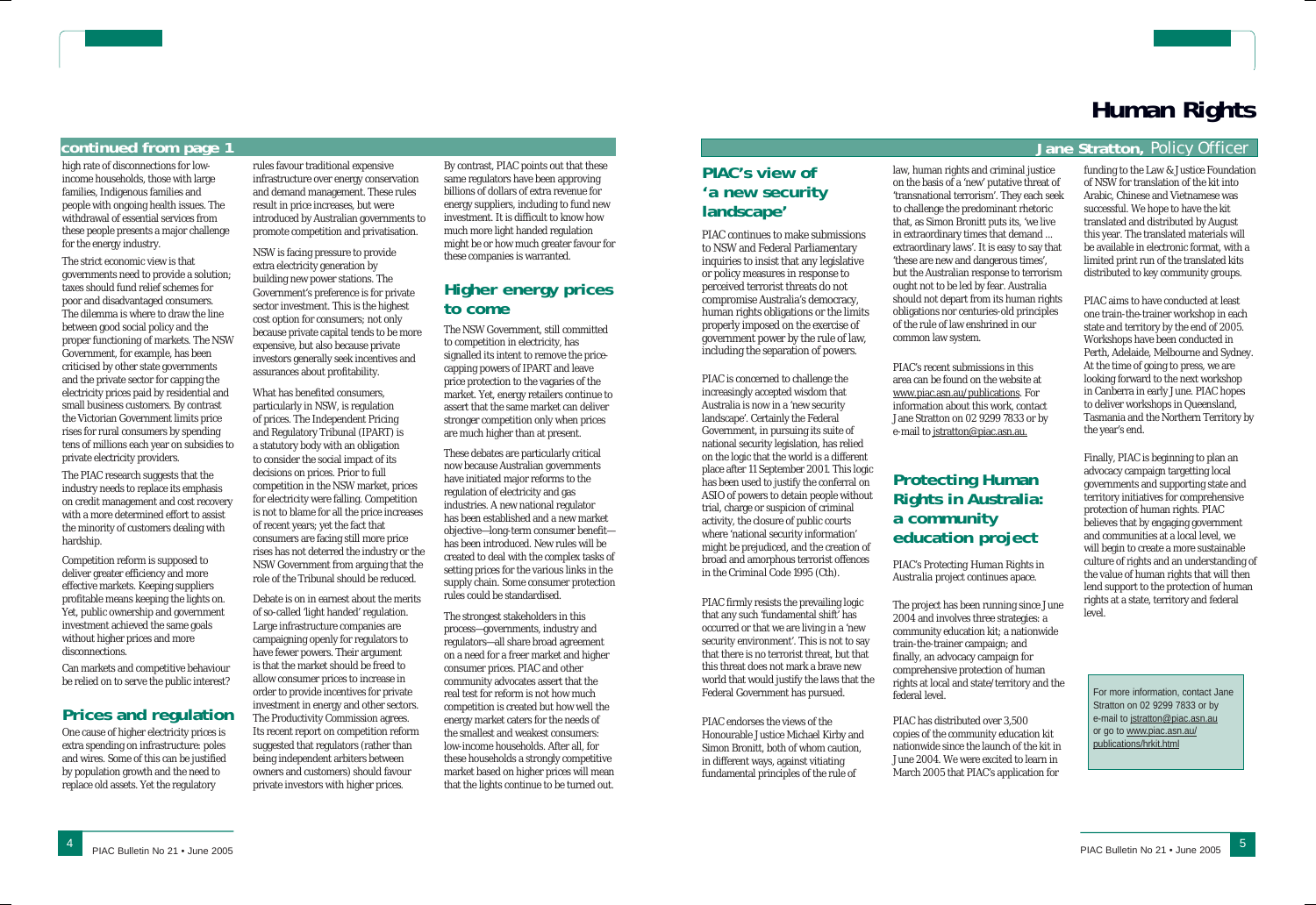# **Human Rights**

#### **Alexis Goodstone,** Senior Solicitor

**Anne Mainsbridge,** Solicitor

## **Criminal Record and Employment Discrimination**

#### Many people with criminal records face serious barriers to finding work or receiving equitable treatment from employers. In theory, doing the time and/or paying the fine is society's punishment for a criminal act. However, in reality, many ex-offenders continue to be subjected to further punishment in the form of discriminatory employment practices.

Without stable employment, a person is less likely to have access to other crucial elements of the rehabilitation process such as housing, education and health care, and is (as a result) more likely to re-offend. There is a clear public interest in ensuring that people with criminal records are not subjected to discrimination and stereotyping by employers.

In December 2004, the Human Rights & Equal Opportunity Commission (HREOC) published a discussion paper titled, Discrimination in Employment on the Basis of Criminal Record. HREOC

#### called for public submissions 'to help develop practical solutions to the real problems faced by employers and employees in this sometimes confusing area of human rights law'.

Using its networks, particularly through the Homeless Persons' Legal Service (HPLS) and the Indigenous Justice Project, PIAC prepared a submission in response to the HREOC Discussion Paper. PIAC's submission noted the particular disadvantages faced by Indigenous people with criminal records, and explored the relationship between homelessness and employment discrimination on the basis of criminal record. A key feature of the submission was a number of case studies reflecting the personal experiences of people with criminal records who had been consulted by PIAC about their experiences of discrimination in the workplace.

PIAC recommended clear and consistent legislative prohibitions at the Federal, state and territory levels against

discrimination in employment on the ground of criminal record. PIAC also called for a unification of the 'spent convictions' schemes across Australia, as these schemes currently cause confusion to both employers and to people with criminal records.

PIAC's submission also examined the interaction between privacy laws and discrimination laws, noting with concern the apparently high level of access to criminal records information currently being provided to employers both with and without a person's consent. This indicates serious breaches of existing privacy legislation as well as a lack of awareness by individuals of their existing rights under that legislation.

PIAC's submission is available on its website at www.piac.asn.au/ publications.

In November 2004, the NSW Administrative Decisions Tribunal (ADT) found that John Laws, Steve Price and Radio 2UE had unlawfully vilified homosexuals in contravention of the *Anti-Discrimination Act 1977* (NSW). The vilification complaint was lodged by Gary Burns in 2003 after comments were made on Radio 2UE by Laws and Price about the appearance of a gay couple on the Channel 9 television program, *The Block*.

On 16 February this year, the ADT ordered that all of the respondents make public apologies. Laws and Price have been ordered to make public apologies on air, and Radio 2UE has been ordered to publish an apology in three major metropolitan newspapers and on its website.

The ADT also ordered that the respondents pay Mr Burns's legal costs. Legal costs are rarely ordered by the ADT. However, the Tribunal in this

case found that because of the 'public interest' nature of the complaint, an order for costs was justified. The orders have been put on hold pending the outcome of an appeal lodged by John Laws, Steve Price and Radio 2UE.

The decision of the ADT can be found on their website at

www.lawlink.nsw.gov.au/adt.

### **Paying the price of vilification**

# **Trade Justice**

#### **Jemma Bailey,** Policy Officer

#### **Protecting our essential services from trade**

In April, PIAC joined with people around the world to participate in the Global Week of Action for Trade Justice. During the week, community groups joined forces to affirm people's rights to food, a livelihood, water, health and education, and to reject unjust trade agreements brokered by governments behind closed doors.

PIAC and other members of the Australian Fair Trade and Investment Network (AFTINET) focussed on the current round of negotiations in the World Trade Organisation's General Agreement on Trade in Services (GATS). The aim of the GATS is to remove barriers to trade across all service sectors. However, it only covers those services that each government agrees to list in GATS. Most governments have so far not agreed to list essential services, such as water, health, education and postal services.



Australian governments have to date recognised that equitable access to essential services requires careful public regulation and often government provision. If included in the GATS, essential services would be treated as tradable commercial goods under international trade law. This would create pressure for commercialisation and privatisation. It would also enable other governments to challenge the regulation of these services on the grounds that such regulation is a barrier to trade. This would reduce the ability of governments to ensure that essential services are accessible and affordable across Australia and are provided in a way that is environmentally sustainable. Transnational corporations see these essential services as potentially profitable markets and are lobbying governments to include them in the GATS. The European Union has asked that Australia and other countries list water for human consumption in the GATS. In response to a strong community campaign, the Government has committed not to include the ownership of water resources in the GATS, but has remained silent on the management of water services. The Australia-USA Free Trade Agreement set a dangerous precedent by not excluding water services from the agreement.

The danger is that essential services like water will be traded away behind closed doors in return for gains in other areas of World Trade Organisation (WTO) negotiations (such as agriculture) that are conducted in parallel with the trade in services negotiations.

The negotiation process will intensify in the lead-up to the next WTO ministerial meeting in Hong Kong in December and will continue into 2006.

To highlight concerns about the danger of including water services in GATS, PIAC and AFTINET held a public rally with the Australian Services Union outside Sydney Water on 12 April attended by over 200 people . AFTINET also launched a postcard campaign, urging the Trade Minister not to include water and other essential services in the GATS.

In addition to the GATS campaign, PIAC, AFTINET and the Australian Social Justice Council (ACSJC) launched *Trade Justice*, an ACSJC social justice paper. Written by PIAC's Principal Policy Officer, Pat Ranald, and Sister Suzette Clark of the ACSJC, *Trade Justice* analyses the global trade system from the critical perspectives of social justice and human rights. It shows how current trade agreements are influenced by the most powerful economies and transnational corporations at the expense of developing countries. It outlines proposals for the exclusion of essential services and social policies from trade agreements and for a fairer and more democratic trade system.

The publication was launched during the Global Week of Action by Bishop Patrick Power at the Pitt Street Uniting Church. Sharan Burrow, President of the Australian Council of Trade Unions, spoke on the impact of trade agreements on workers' rights and of the importance of collective action between church groups, unions and community groups. For a copy of *Trade Justice*, e-mail info@acsjc.org.au or call 02 9956 5811.

For more information, see www.aftinet.org.au or contact Jemma Bailey on 02 9299 7833 or by e-mail to jbailey@piac.asn.au

*Protesters outside Sydney Water at the public rally held by PIAC, AFTINET and the ASU on 12 April.*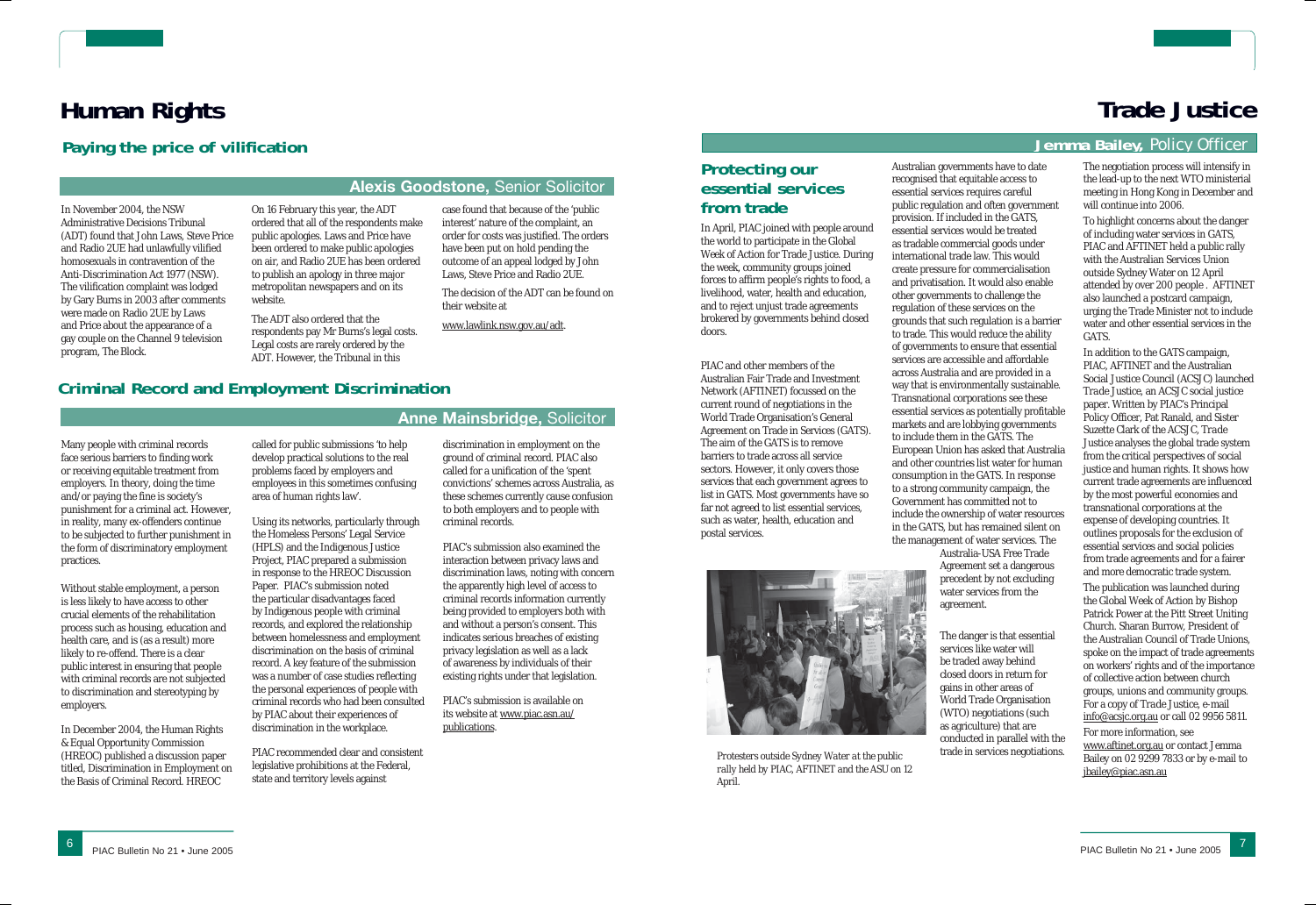# **Public Interest Law Clearing House (PILCH) News and Views News and Views**

### **Submission on Expert Witnesses**

In February 2005, the Clearing House provided a submission in response to Discussion Paper 25 of the NSW Law Reform Commission (LRC) on Expert Witnesses.

The LRC Terms of Reference required, in summary, that it inquire into and report on the operation and effectiveness of the rules and procedures governing expert witnesses in NSW.

The PILCH submission dealt with the proposal to prevent experts from being engaged on a speculative basis. PILCH opposed this proposal because it would impact hardest on those ordinary litigants who are unable to meet the significant expenses involved in litigation.

The submission contained three recommendations:

- 1. That the LRC not recommend the introduction of any measures to ban or discourage the use of contingency fees by experts until such time as there is due consideration given to the impact on the ordinary person's access to justice.
- 2. That, in the event that the LRC recommends such a ban, that it recommend it in the context of a wider scheme of changes to ameliorate the negative impacts of such a ban and mechanisms introduced to redress them, such as the expansion of legal aid.
- 3. That the LRC recommend that concerns regarding the potentially negative consequences of experts being engaged on a contingency basis be addressed through disciplinary mechanisms by relevant professional bodies and allowing courts to refer experts directly to such bodies for action.

#### **Children in Detention Advocacy Project**

PILCH member firms and barristers are working with PIAC and Legal Aid NSW to address systemic deficiencies in the criminal justice system resulting in the unlawful detention of children. These deficiencies will be addressed not only through litigation, but also through policy and advocacy work.

In April 2005, PILCH member firm, Deacons, hosted a training session for lawyers participating in the project. PILCH member firms, Phillips Fox, Baker & McKenzie and Blake Dawson Waldron, along with a panel of barristers from PILCH member floor, 6th Floor Selborne/Wentworth Chambers, have agreed to assist with a number of civil cases identified by Legal Aid NSW. For more information about the project

contact PIAC Senior Solicitor, Alexis Goodstone, at agoodstone@piac.asn.au

## **Homeless Persons' Legal Service (HPLS)**

The HPLS, a joint initiative of PILCH and PIAC, celebrated its first year of operation in conjunction with the launch of a new legal clinic on 18 May 2005. (See article on page 10.)

In addition to the support that PILCH members provide to the operation of the now six legal clinics, PILCH members assist with the HPLS training program for lawyers. In March 2005, the first continuing training seminar was held at Clayton Utz, with Jane Sanders from Freehills' Shopfront Legal Centre presenting on fines. In April 2005, TressCox hosted a lunchtime training session for HPLS lawyers, presented by speakers from the Tenants' Union. In May 2005, Baker & McKenzie hosted the induction training for HPLS lawyers. The induction session on Family Law was presented by a speaker from PILCH member firm, Watts McCray.

**Phillips Fox** is advising an organisation that provides services to people with intellectual disabilities about its obligations when asked to release its clients' confidential information to government departments and tribunals.

**Blake Dawson Waldron** is assisting with the establishment of a regional charity that aims to provide people with disabilities with access to sporting activities.

**TressCox** is providing tax advice to a non-profit organisation focussing on improving literacy and community access to public information.

## **The Board**

The PILCH Board for the current year is:

- John Sheahan SC, President • David Robb, Vice-President, Allens Arthur Robinson,
- Cassandra Michie, Secretary/
- Treasurer, PricewaterhouseCoopers • Jim Boynton, Mallesons Stephen Jaques
- Robert Bryden, Bryden's Law Office
- Harriet Grahame, Frederick Jordan
- **Chambers**
- Chris Greiner, Blake Dawson Waldron
- David Hillard, Clayton Utz
- Michelle Hannon, Gilbert + Tobin
- Shauna Jarrett, Agostini Jarrett
- Geoff Lindsay SC, 8th Floor Wentworth Chambers
- Keith Robinson, Minter Ellison

## **New members**

PILCH is delighted to welcome as members the law firms of Swaab Attorneys, and Banki Haddock Fiora. Swaab Attorneys practices in corporate and commercial law, finance, foreign investment, intellectual property, litigation, family law and family provision proceedings. Banki Haddock Fiora provides legal services in intellectual property, litigation, commercial and corporate law.

## **Staffing**

Our thanks to Henry Davis York secondee to PILCH, Davyd Wong, who completed his secondment on 4 February 2005.

In the absence of a secondee, PIAC employed a part-time paralegal, Sarah Winter, to assist with the assessment and referral scheme. Sarah joined PILCH on 22 February and worked with PILCH staff until 3 June. Mallesons Stephen Jaques secondee, Alex Newton, has recently replaced Sarah and will be with PILCH until the end of September 2005.

PILCH is now seeking secondees for the following periods:

- 31 September 2005 to 31 January 2006;
- 30 January 2006 to 31 May 2006.

Please contact PILCH Co-ordinator, Sandra Stevenson, for further information about secondments or if your firm can assist: sstevenson@piac.asn.au

### **Referral highlights**

PILCH thanks all its members for their ready acceptance of matters through the referral scheme.

**David Robertson,** barrister, advised the client of a Community Legal Centre who is seeking to challenge exemptions granted to a charitable organisation under the *Anti-Discrimination Act 1977* (NSW) in relation to the provision of services to trans-gender clients.

A service that provides primary carer respite services is being advised by **Clayton Utz** on its responsibilities

when seeking consents for collection of health information.

**Sigrid Higgins**, barrister, provided advice in relation to appealing a decision in a discrimination complaint that raised issues of a principal's liability for the discriminatory conduct of its agents.

**Geoffrey Flick SC, 6th Floor Selborne/Wentworth Chambers**, advised an organisation that provides services to prison inmates on the

prospects of success of judicial review of a decision that impedes the organisation's ability to act on behalf of inmates in complaints to external bodies.

**Holding Redlich** is assisting a client to obtain redress against a local council for its failure to provide appropriate wheelchair access to council properties.

A non-profit Indigenous organisation facing the possible loss of culturally significant land is being advised by **Freehills**.

#### **Co-ordination between NSW referral schemes**

The PILCH Board is exploring mechanisms for greater co-ordination between the three *pro bono* assessment and referral services: PILCH, the Law Society of NSW Pro Bono Scheme and the NSW Bar Association Legal Assistance Scheme. The impetus for this initiative came from a number of members.

#### **PILCH EventsAnnual Summer Clerks Function**

Each year PILCH reports that a record number of clerks attended the PILCH annual summer clerks' function and this year is no exception. Over 100 summer clerks from PILCH member firms attended a cocktail function hosted on 1 February 2005 by Corrs Chamber Westgarth. Corrs Chambers Westgarth's Pro Bono Partner based in Melbourne, David Todd; PILCH Director, Robin Banks; and Henry Davis York secondee, Davyd Wong, addressed the clerks on the importance of *pro bono* practice and the range of *pro bono* opportunities available through PILCH. This annual PILCH event provides a significant opportunity to inform senior law students about the work of PILCH and its members, and encourages clerks to embrace *pro bono* work as part of their legal practice.

#### **PILCH Seminar: Taxing Issues for Non-Profits**

PILCH member, Allens Arthur Robinson, hosted a successful PILCH seminar, 'Taxing issues for Non-Profits', on 2 December 2004. Over fifty participants from the non-profit sector were addressed by speakers from Allens Arthur Robinson, PricewaterhouseCoopers, the NSW Office of State Revenue, WorkVentures and NCOSS.

#### **Practising in the Public Interest (PIPI) Course**

The 2005 PIAC/PILCH PIPI Summer School was conducted from 21-25 February for later-year law students from Sydney University and Macquarie University. A significant factor in its ongoing operation and success is the contribution that PILCH members make, particularly in the placement component of the course.

Baker & McKenzie hosted the three-day training component of the course, co-ordinated by PIAC Training Co-ordinator, Carolyn Grenville. PILCH Board member, David Hillard of Clayton Utz, presented the session 'Introduction to *Pro Bono*'.

Students undertook two-day placements at PILCH member firms: Allens Arthur Robinson, Blake Dawson Waldron, Clayton Utz, Freehills, Gilbert + Tobin, and Mallesons Stephen Jaques; as well as at Maurice Blackburn Cashman, the Human Rights and Equal Opportunity Commission, Legal Aid NSW, and the Sydney Regional Aboriginal Corporation Legal Centre.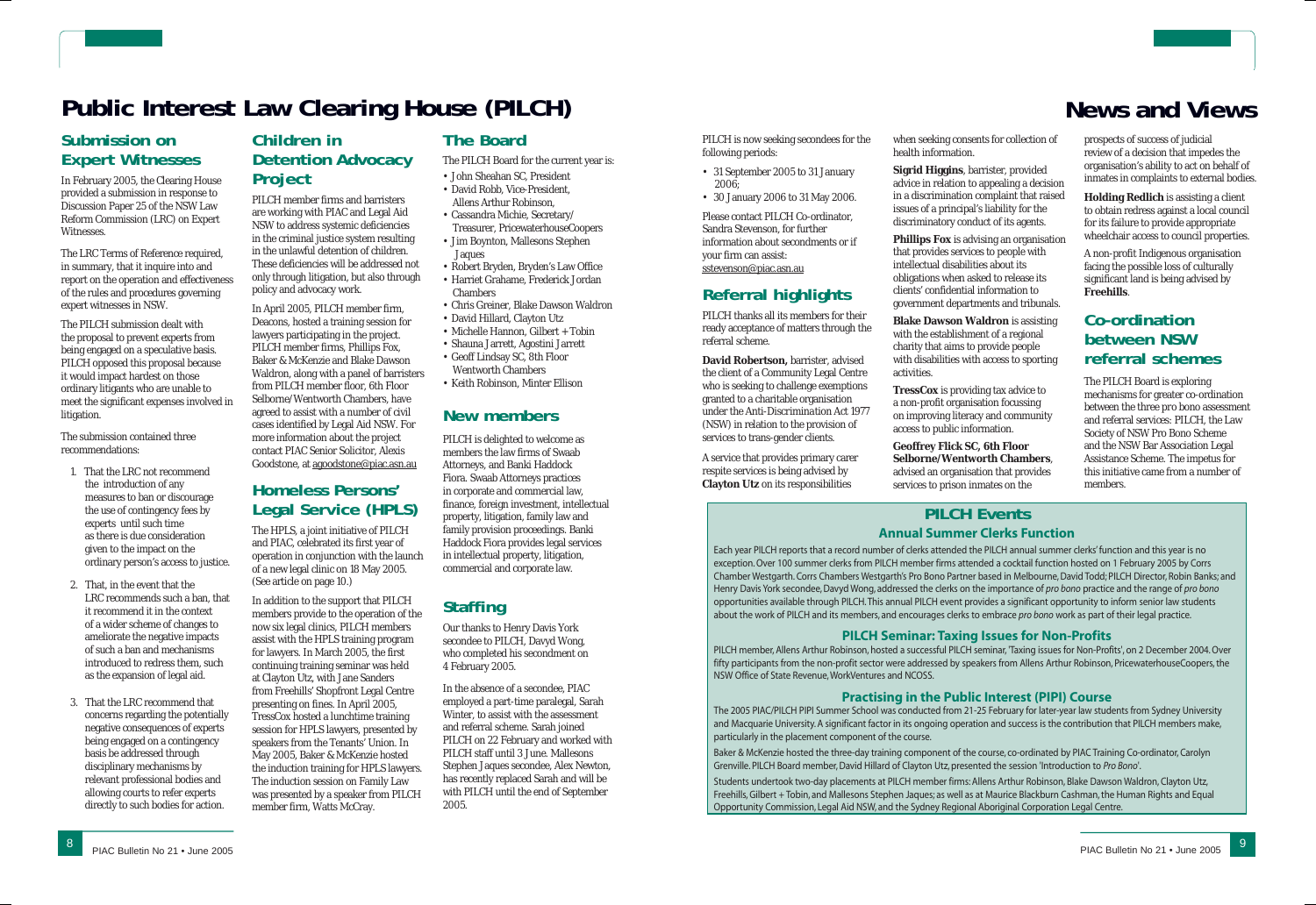The first birthday of HPLS was marked by the expansion of the service in conjunction with law firm Baker & McKenzie and the Salvation Army. This expansion is a reflection of the demand in HPLS's first year. Since May 2004, HPLS has provided advice to 350 clients and has undertaken ongoing casework for over 100 clients. HPLS now operates from six locations with the assistance of seven PILCH member law firms.

The first year of HPLS has confirmed the connections between homelessness and the law. It has also reinforced the primacy of the law reform work of the Service, and the need to articulate the way in which the law disadvantages

people living in poverty, even when they have access to the services of a lawyer. In particular, the widespread incidence of clients with fines, sometimes amounting to tens of thousands of dollars, has raised the efficacy of the fines system as a clear law reform issue for the Service to pursue in its second year.

The success of the first year of HPLS has been testimony to the widespread support and goodwill toward the Service. HPLS lawyers have demonstrated a commitment to the clients that has extended beyond the call of duty and workers at our host agencies have provided pragmatic support to the project. Community Legal Centres have

provided legal training and back up for HPLS lawyers and we have been expertly guided by a Reference Group.

The achievements of HPLS would also not have been possible without our funders, the Federal Department of Family and Community Services through the National Homelessness Strategy and the Hon Bob Debus MP, NSW Attorney General through the Public Purpose Fund.

For more information about HPLS contact HPLS Co-ordinator, Emma Golledge, on 9299 7833 or at egolledge@piac.asn.au

# **Access to Justice**

#### **Emma Golledge,** HPLS Co-ordinator

#### **Hundreds of homeless people seek justice**

## **PIAC Training**

PIAC is a Registered Training Organisation under the Australian Quality Training Framework. PIAC is registered by the NSW Vocational Education Training Accreditation Board to deliver training, conduct assessment and issue the training qualification Undertake Systems Advocacy – CHCAD3A.

PIAC regularly presents two public courses *Work the System – an introduction to advocacy* and *Effective Advocacy Skills And Strategies* in the Sydney CBD.

PIAC also customises its training to the needs of groups and organisations. Sessions can be mixed and matched, case studies tailored to your issues, and the training can be presented at times and locations convenient to you.

PIAC is committed to taking the training to regional areas, within the limits of PIAC's training resources. If you live in a regional area where there is interest and a need for advocacy training, please contact PIAC.

For more information call Training Co-ordinator, Carolyn Grenville, on 02 9299 7833 or by e-mail to corenville@piac.asn.au.

#### **Training Tip: How to write an advocacy letter**

Next time you are writing to a politician to voice your opinion or request action, run through this checklist to make sure you haven't forgotten anything!

- Your letterhead and address, and date.
- Full name and title of the person to whom you are writing.
- Subject line: limit to one issue per letter.
- Who you are, and your connection to the issue.
- Define the problem concisely.
- Name the relevant policy or legislation.
- Ask specific questions.
- Request action within a specific time frame.
- Offer solutions.
- Suggest a meeting in person.
- KISS (Keep It Simple Sweetheart!).
- Include relevant attachments.
- Contain your anger.

# **Detention**

#### **Alexis Goodstone,** Senior Solicitor

#### **Immigration detention and the new Removal Pending Bridging Visa**

PIAC continues to advocate for an end to the indefinite detention of people in immigration detention. To this end, PIAC has awaited with interest the Government's introduction of the regulation to create the Removal Pending Bridging Visa. The new visa is designed for long-term detainees who are awaiting removal. PIAC has the following concerns about the new visa:

- **Signing away rights**: People should not be required to forego their right to pursue a section 417 application (for a visa on humanitarian grounds) or a section 48B application (for a chance to make a fresh visa application on the basis of changed circumstances) to the Immigration Minister in order to be eligible for the visa.
- **Length of time**: As soon as it is determined that it is not possible to arrange the removal of a person, that person should automatically be considered for the visa.
- **Certainty**: After two years, a person on the visa should be granted, or be eligible to apply for, permanent residence.
- **Determining eligibility**: Given the highly politicised nature of the issue, an independent panel of experts should assess applications to determine eligibility for the visa.
- **Review Rights**: The decision not to grant a visa should be reviewable.
- **Reporting conditions**: Reporting conditions should be reasonable and not interfere with the person's ability to hold down employment or enjoy a normal life in the community.

It appears that very few detainees will be eligible for the visa unless the eligibility

criteria address these issues.

PIAC met with Liberal MPs Petro Georgiou, Bruce Baird and Judi Moylan to congratulate them on their work in pressing for the new visa, and to raise PIAC's concerns. In addition, PIAC discussed the case of PIAC client, Peter Qasim, who is the longest serving detainee in Australia. The MPs had already made representations to the Immigration Minister about Mr Qasim's situation. It was also an opportunity to outline PIAC's opposition to the Temporary Protection Visa regime, mandatory detention and the Pacific Solution, and to highlight the need for the urgent implementation of the Human Rights and Equal Opportunity Commission's recommendations in relation to children in immigration detention.

# **Children in Detention Advocacy Project**

PIAC and the Public Interest Law Clearing House (PILCH) have recently launched a project with Legal Aid NSW that aims to challenge unlawful and unnecessary detention of children in the criminal justice system. The Children in Detention Advocacy Project will provide *pro bono* legal representation to people who may have a cause of action arising from actions taken against them while they were minors by law enforcement agencies and private security personnel, including false arrest, unlawful detention and/or the use of excessive force.

The cases have been identified by Legal Aid NSW and will be referred by PILCH to participating member firms. They include allegations of:

- minors being arrested on warrants where there are deficiencies in the warrant;
- minors being arrested for breach of bail conditions where there was no breach of bail;
- police using excessive force in arresting minors;
- minors visiting relatives in gaol being caught up in police investigations and strip-searched without reason; and
- malicious prosecution.

Legal Aid NSW has indicated it has a regular flow of applications from juveniles in similar circumstances. This suggests systemic deficiencies in the administration of the criminal justice system. The right to liberty is a fundamental human right. Considering the vulnerability of children and the negative consequences of any period of detention, it is in the public interest that these cases be resolved and the repeat of such incidents be prevented.

Legal challenges are only one part of the strategy envisaged to challenge these practices. It is proposed that lawyers working on these cases will meet regularly to identify the systemic practices resulting in the unlawful or unnecessary detention of children. This group will help inform and, where possible, be involved in associated policy work such as meeting with the Police and advocating for changes in Police procedures.

PILCH has enlisted the help of a number of member firms. Further firms are invited to join now the project is underway. Barrister members of PILCH have also agreed to provide advice and advocacy. A number of Community Legal Centres will also be involved.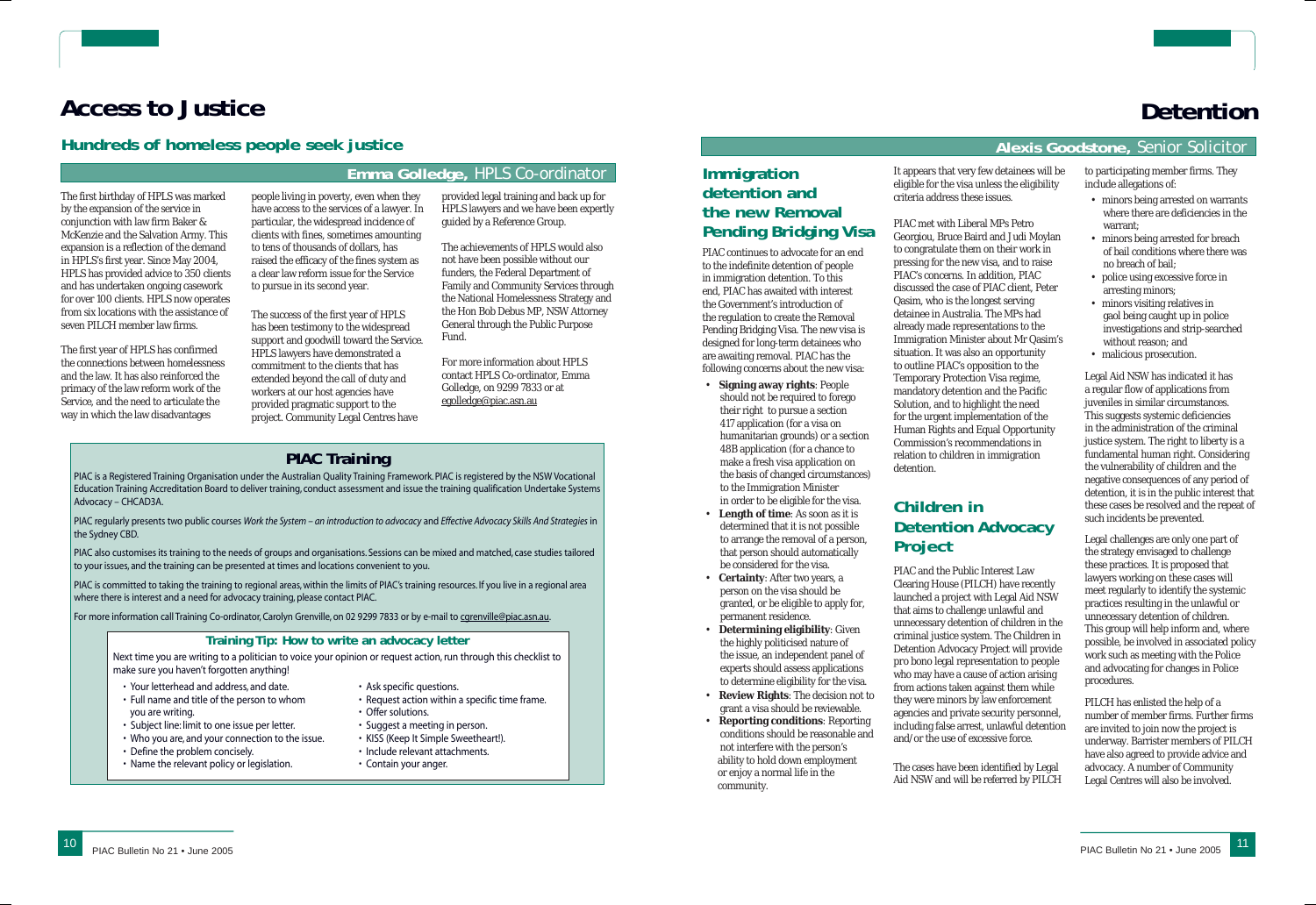On 18 April 2005, the Australian Prime Minister, John Howard, and the Chinese Prime Minister, Wen Jiabao, signed a formal statement of intent to begin negotiations on a free trade agreement. The Governments' Feasibility Study, released subsequently, claims economic benefits for both countries, but assumes that all trade barriers will be removed from 2006; an assumption that our Government acknowledges is wrong.

The statement of intent included Australia's recognition of China as a full market economy. This status will make it more difficult to object if Chinese goods are being dumped at prices that don't reflect their full production cost. Only Australia and New Zealand have granted China this status.

PIAC consistently argues that bi-lateral trade agreements should require both parties to comply with United Nations and International Labour Organisation Conventions on Human Rights, Labour Rights and Environmental Protection. This was not considered in the study.

> PIAC's submission to the Senate Foreign Affairs, Defence and Trade Committee Inquiry into Australia's relationship with China raised these issues The submission is available at www.piac.asn. <u>au</u> and further information is available

Studies show that ninety million Chinese workers lack the essential rights to bargain for improved conditions. Many of these workers are producing items for local firms subcontracting to transnationals including Niké and Mattel. Workers often work 12-16 hours a day, seven days a week without proper overtime payment. Wages for many of these workers have fallen over the last decade, despite enormous economic growth and wealth creation.

Reports of deaths and injuries in the mining and other industries in China indicate that health and safety conditions and environmental pollution

are also often appalling.

Transnational corporations are moving investments to China to take advantage of its lack of labour rights and environmental standards. Free trade agreements without commitments to employment and human rights facilitate

this global race to the bottom.

at www.aftinet.org.au.

# **Human Rights and Trade Justice**

#### **Pat Ranald,** Principal Policy Officer

### **Labour rights and environment protection vital in China trade deal**

**Jane Stratton,** Policy Officer

#### **Making rights count – a Victorian Charter of Rights?**

The Victorian Attorney-General, Rob Hulls, is leading the move to a Charter of Rights for Victoria. With an election due in late 2006 and a majority in both Houses of Parliament, Victoria's Labor Government has a rare but limited opportunity to introduce legislation to protect and promote human rights.

The road towards a Charter of Rights began in May 2004 when the Victorian Attorney-General issued a Justice Statement that included a commitment to 'ensure that human rights are valued and protected and that issues of inequality and disadvantage are demonstrably addressed by the justice system'. This serves as the policy basis for a Charter of Rights.

On 18 April 2005, Hulls released a Statement of Intent that outlined the Government's approach to a charter of rights. The first step is a community consultation process through the Human Rights Consultation Committee. The Committee will accept written submissions and will report by the end of November 2005.

The Government has clearly signalled that it will not consider a model that delivers directly enforceable rights, such as exist in Canada and South Africa. Rather, it is interested in what is known as the 'dialogic' model that currently operates in the United Kingdom, New Zealand and the ACT. This model requires Parliament to consider the human rights implications of proposed legislation, and exposes legislation to judicial declarations of inconsistency.

The focus is also on civil and political rights, rather than all human rights. The Government claims its 'primary

The submission also argued against any reduction in time between the issuing of the electoral writs and the closing of the electoral rolls. Prior to the Federal Election, the Federal Government had tabled its Electoral and Referendum Amendment (Enrolment Integrity and Other Measures) Bill 2004, whereby it sought to close the rolls on the same day as the writs are issued rather than retaining the existing seven-day grace period. This grace period is important for ensuring that transient and first-time voters—including those who have just turned 18, and those who have recently become citizens—are not excluded from the rolls.

purpose ... is to adequately recognise, protect and promote those rights that have a strong measure of acceptance in the community'. It further justifies this focus by arguing that 'Parliament rather than the courts should continue to be the forum where issues of social and fiscal policy are scrutinised and debated'. PIAC advocates for a Charter protecting all of the internationally recognised human rights and the indivisibility and interdependence of political, civil, economic, social and cultural rights.

PIAC will monitor developments and work with groups in Victoria advocating for a Charter of Rights. PIAC's *Protecting Human Rights in Australia: A Community Education Project*  materials are being used by Victorian organisations to educate the community about human rights and competing models.

PIAC acts for Cheryl Borsak in proceedings in the Administrative Decisions Tribunal, against Karin Cheung, a recently elected Councillor of Ashfield Council. Ms Borsak sought an order that Ms Cheung be dismissed from office pursuant to section 329(1) of the *Local Government Act 1993* (NSW) (the Act), on the basis that she was not

a resident of the Ashfield Local Council area and was therefore not eligible to be elected.

The case raises the issue of whether a person can have two residential addresses for the purposes of the relevant part of the Act. PIAC is arguing that the correct interpretation is that a

person may be a 'resident' of only one place for the purpose of being elected as Councillor. The term 'resident' is defined in section 269 of the Act and has not been considered in any previous cases. The hearing finished in February and PIAC and Ms Borsak are awaiting the decision of the Administrative Decisions Tribunal.

# **Democracy and Government**

#### **Alexis Goodstone,** Senior Solicitor

## **Integrity of Local Government elections**

#### **Robin Banks,** Chief Executive Officer

### **PIAC's electoral preferences**

After each Federal Election, the Joint Parliamentary Committee on Electoral Matters conducts a broad-ranging inquiry into the conduct of the election. For the first time this year, PIAC made a submission to the Inquiry.

Given PIAC's long-standing focus on accountability of government and the need to ensure an effective civil society, we saw this is a prime opportunity to identify and comment on concerns with the electoral process and provide suggestions for change. PIAC had been particularly concerned about renewed calls by Senator Minchin for the abolition of 'compulsory voting' and his assertion that the level of informal vote at the 2004 Federal Election meant that there are 'thousands of Australians who do not want to vote but are forced to'.

In its submission, PIAC focussed on:

- the duty and right to vote and requirement to do so;
- closing of the electoral rolls; • postal and remote polling;
- disenfranchisement of prisoners;

• preferential voting systems;

- electoral terms; and
- truth in campaigning.

In relation to 'compulsory voting', PIAC observed the need to understand the myriad of reasons an informal vote may be cast, rather than relying on a simplistic and politically opportunistic view that it is an expression of discontent with having to vote.

The right to vote of members of another marginalised group was also of concern to PIAC. Parliament recently removed the eligibility to vote from prisoners serving terms of three or more years. PIAC raised a potential constitutional objection to this legislation, as well as observing that it breaches Australia's international human rights obligation to ensure equal and universal suffrage.

PIAC argued that before Parliament legislates to actively disenfranchise any potential voter, it must have clear, cogent and compelling reasons to do so.

Focussing on improving voter confidence and understanding of the electoral process, PIAC also called for a clearer mechanism for the allocation of voter preferences, and for fixed, fouryear terms for the Federal House of Representatives.

PIAC will continue to focus on a range of strategies to strengthen democratic processes and community participation in political and civil society. Its submission is available at www.piac.asn. au/publications.